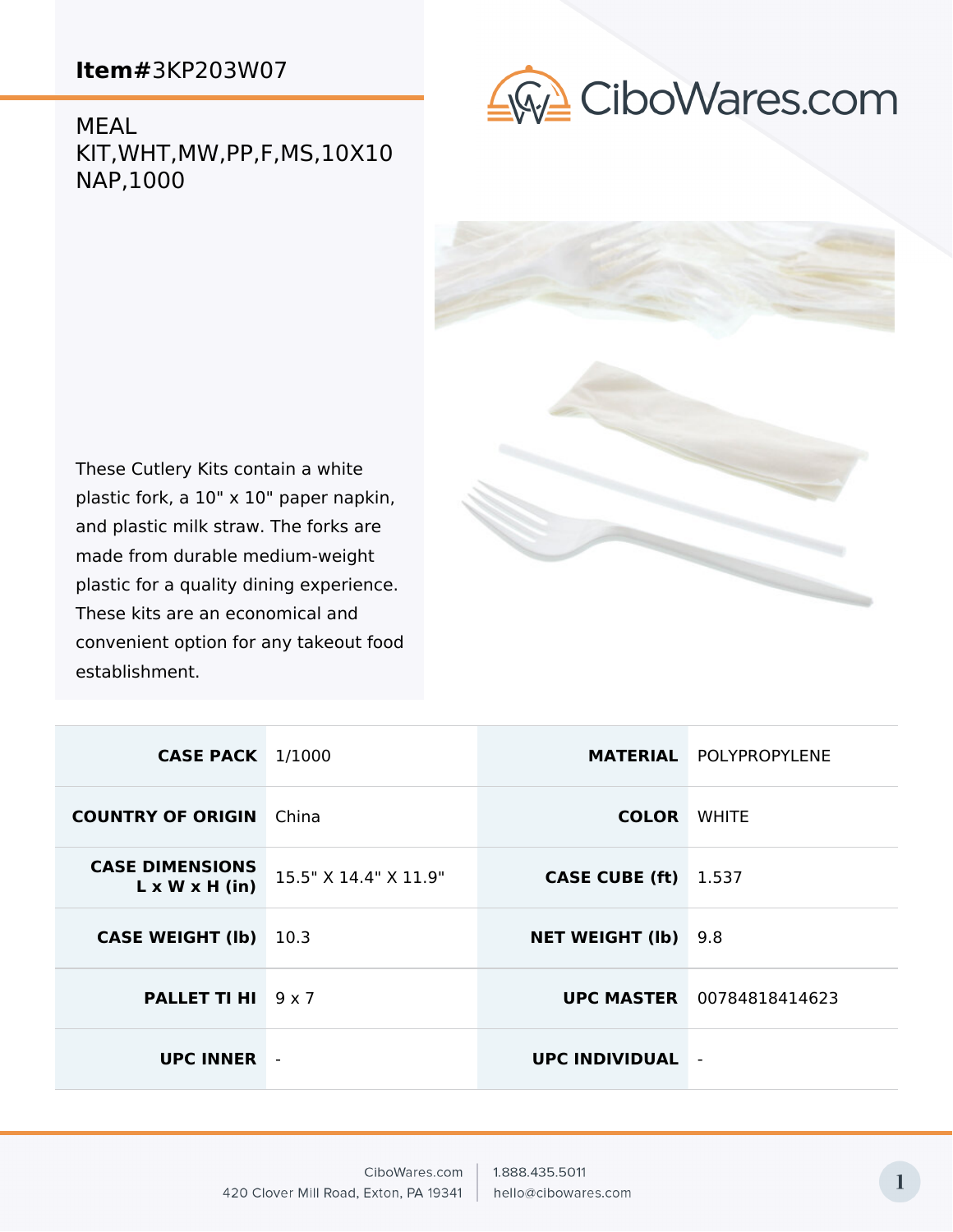



| <b>KIT CONTENT</b> F, NAP, STR                  | <b>PACK SIZE</b> 1000                   |        |
|-------------------------------------------------|-----------------------------------------|--------|
| <b>WRAPPER MATERIAL CPP</b>                     | <b>WRAPPER</b><br><b>THICKNESS (mm)</b> | 0.012  |
| <b>PRINTED WRAPPER</b>                          | <b>OTHER COMPONENT</b>                  | $\sim$ |
| <b>LENGTH OF OTHER</b><br><b>COMPONENT (MM)</b> | KIT WEIGHT (G)                          | -4.9   |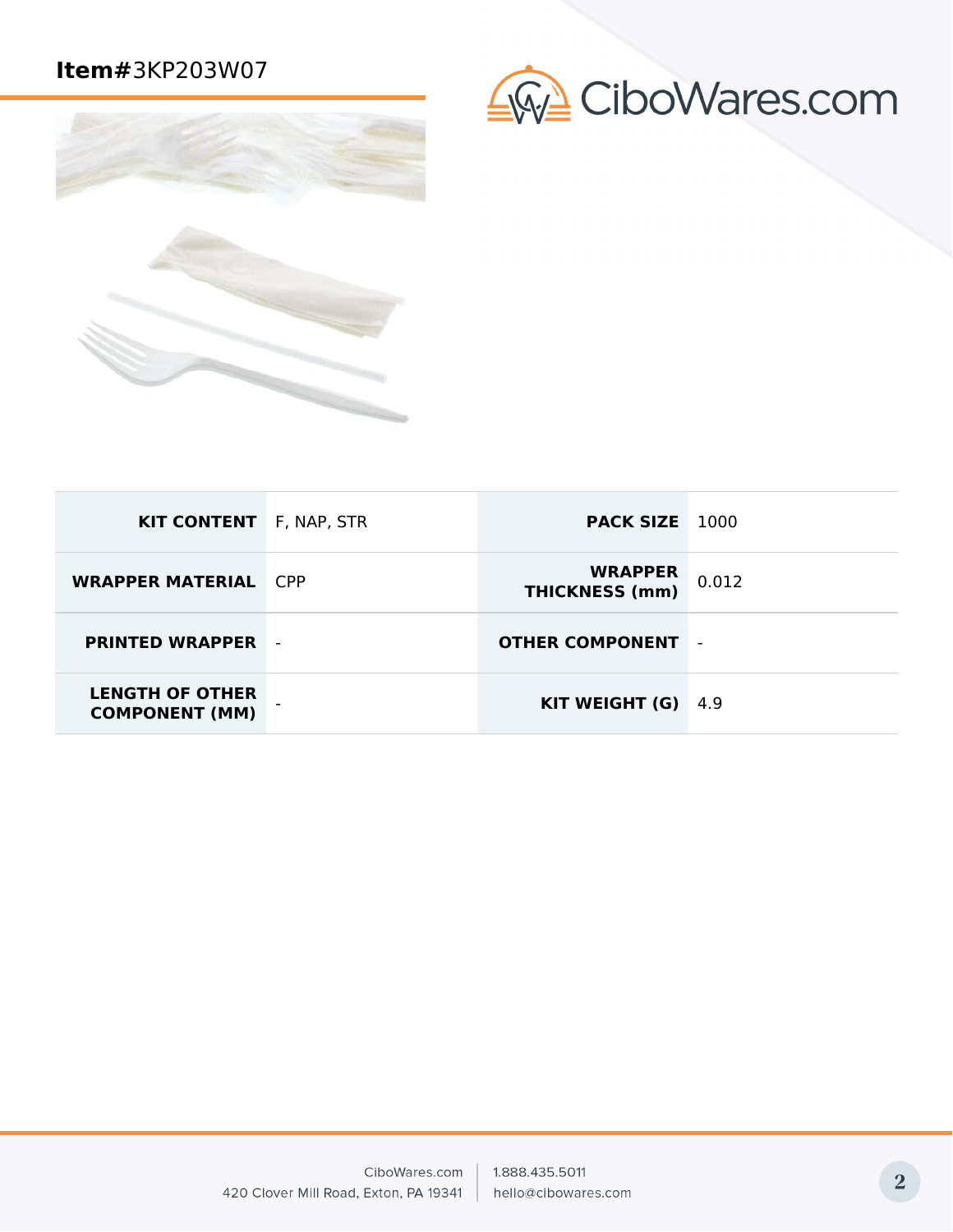## **Piece:**Fork





| <b>PRODUCT CODE</b> P1203W |      | <b>MAIN MATERIAL</b> Polypropylene          |       |
|----------------------------|------|---------------------------------------------|-------|
| <b>WEIGHT GRADE</b> Medium |      | <b>COLOR</b>                                | White |
| LENGTH (mm)                | -150 | WEIGHT (g)                                  | 2.5   |
| <b>NUMBER OF TINES</b> 4   |      | <b>TEMPERATURE</b><br><b>TOLERANCE (°C)</b> | 90    |
| <b>BPI CERTIFIED</b>       | N    | <b>FSC CERTIFIED</b><br>(FACTORY)           | N     |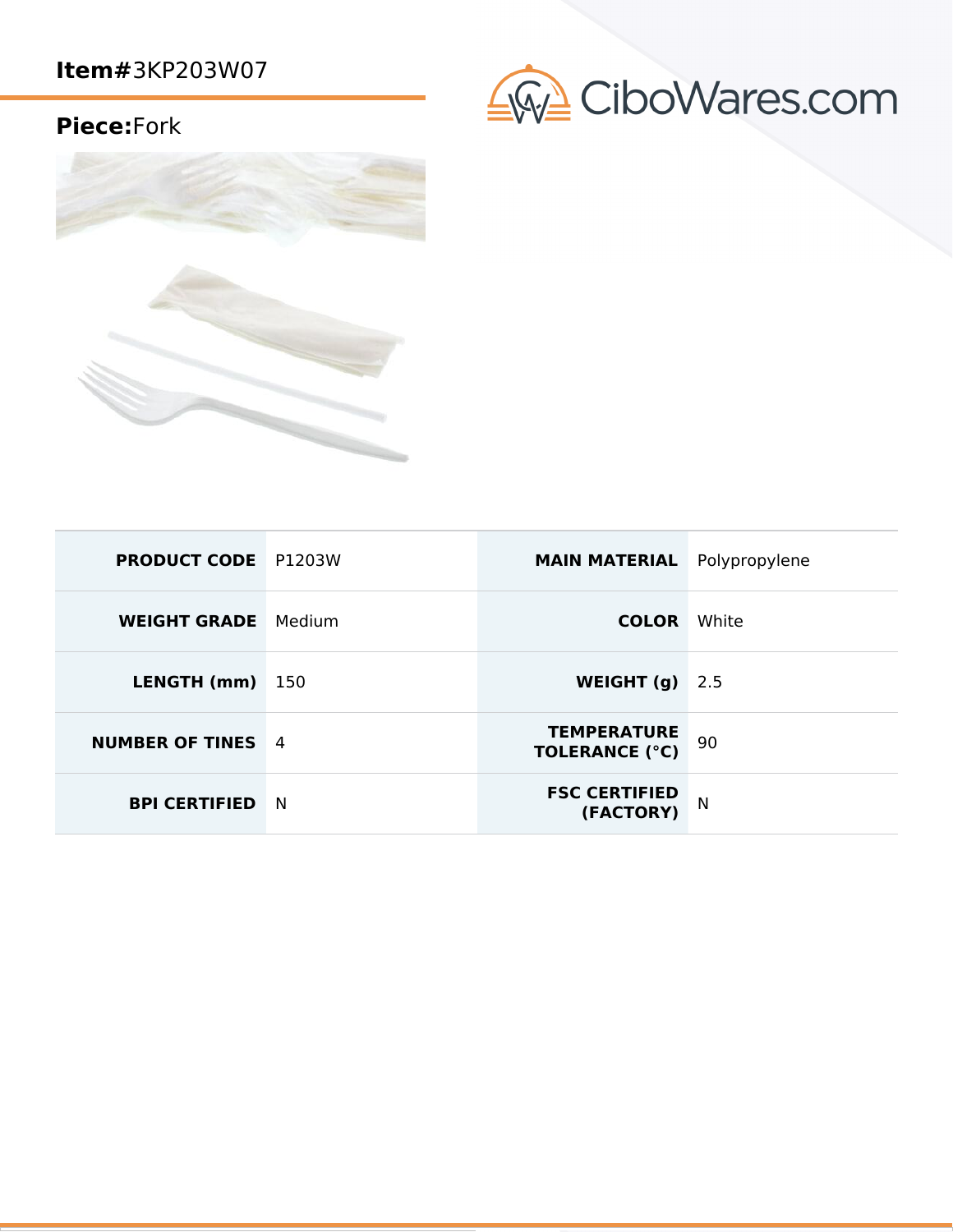# **Piece:**Napkin





| <b>MAIN MATERIAL</b> Wood Pulp |       | PLY <sub>1</sub>          |  |
|--------------------------------|-------|---------------------------|--|
| <b>MAIN COLOR(S)</b>           | White | THICKNESS (gsm) 5.5       |  |
| LENGTH OPEN (cm) 25            |       | <b>WIDTH OPEN (cm)</b> 25 |  |
| <b>FOLD</b> Sixth              |       |                           |  |